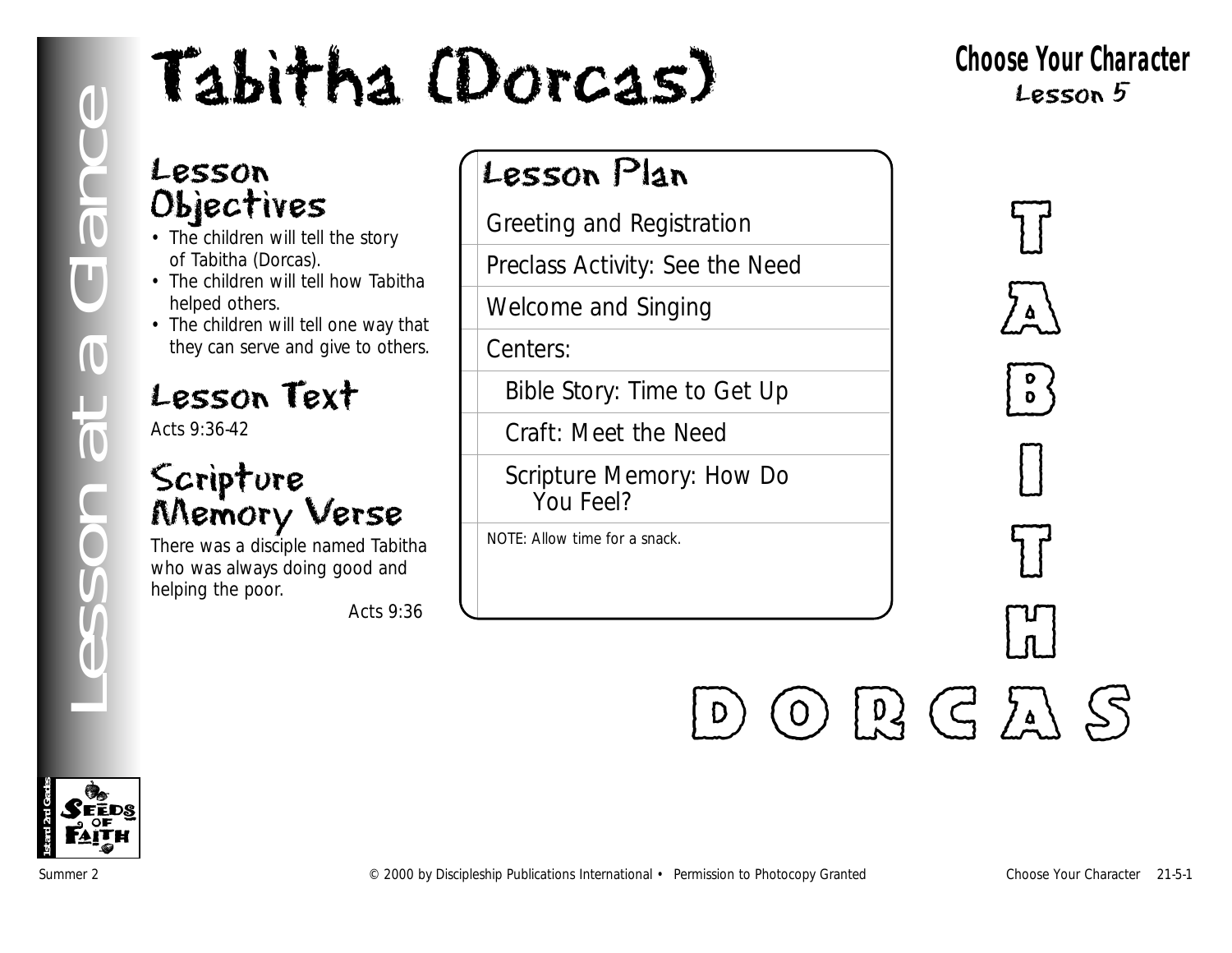

### See the Need

The children will preview today's lesson by preparing for their Craft Center.

#### Materials

*For each child:*

- 1 piece of poster board, 3" x 9"
- 1 piece of poster board, 3" x 7"
- crayons or markers
- 1 paper clip

*For the teacher:*

- scissors
- glue stick

*Reproducible Pages:*

• Page A, 1 copy for every 2 children

### Preparation

- 1. Cut out the poor man figures from the copies of Reproducible Page A. Each child will need only one figure.
- 2. Prepare two pieces of poster board for each child as follows:
	- A. Cut one 3" x 9" strip and one 3" x 7" strip of poster board.
	- B. Fold the 3" x 9" strip into thirds making a triangle.
	- C. Tape the triangle together. This will be the stand for the figure.
	- D. Glue the poor man figure to the 3" x 7" strip of poster board and trim along the lines.
- 3. Make a sample of the figure to show the children.

### Instructions

- 1. Greet the children as they arrive. Explain that this week's lesson is about a disciple named Tabitha, who was also called "Dorcas," who made clothes for people and served the poor. Show the children your sample of the poor man in the tattered clothes. Explain that a poor man has many needs such as clothing, food or a place to sleep.
- 2. Distribute the poor man figures you prepared and the crayons. Have the children color their figures.
- 3. Distribute the triangle stands you prepared and have the children write their names on the triangles and the backs of their figures.
- 4. Attach each child's figure to the triangle with a paper clip. Collect them all and give them, including your sample, to the Craft teacher.

### Teacher Tips

• Cut out some extra figures for children who arrive late.





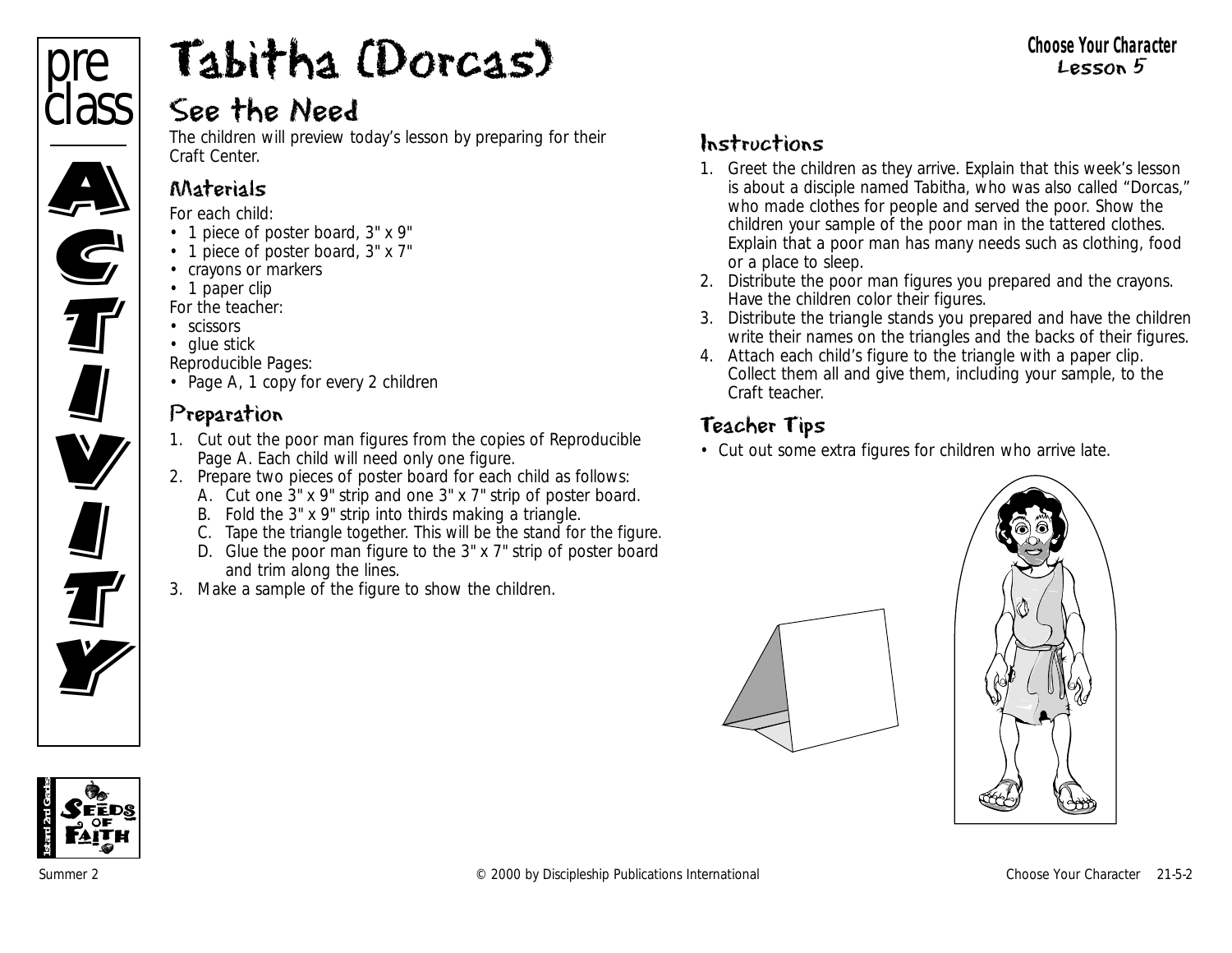## B

B

L

E

## Tabitha (Dorcas)



T

O

R

Y

### Time to Get Up

The children will participate in today's Bible Story about Tabitha.

#### Materials

*For the teacher:*

- 2 or 3 robes or adult dresses
- 2 or 3 items of children's clothing
- blanket
- pillow (optional)
- box of tissues
- large writing surface

### Preparation

- 1. Neatly print on the large writing surface: Joppa; Tabitha (Dorcas); sick and died; Peter; doing good and helping the poor; crying; believed; Get up!
- 2. Practice leading this activity using the costume and props.

### Introducing the Bible Story

Open your Bible to Acts 9. Tell the children that today's Bible Story comes from the New Testament book of Acts. Show the children the words on the large writing surface and read them all together. Explain that these are very important names and words that they will hear in today's Bible Story.

Tell the children that you are going to ask them questions, and they have to choose an answer from the large writing surface:

- *Where do you think this story takes place?* (Joppa)
- *What do you think is the name of the woman in this story?* (Tabitha—tell them that she was also called Dorcas)
- *What do you think Tabitha is always doing?* (doing good and helping the poor)
- *What do you think will happen to Tabitha?* (She gets sick and dies.)
- *What do you think is the name of the man who helped Tabitha?* (Peter)
- *What do you think the women who are standing around Tabitha's dead body are doing?* (crying)
- *What do you think Peter tells Tabitha to do?* (Get up!)
- *What do you think the people do after Peter raises Tabitha from the dead?* (believe)

### Presenting the Bible Story

Tell the children to listen carefully as you read the Bible Story from Acts 9:36-42. Tell them to raise their hands each time they hear one of the words from the large writing surface (underlined below).

*In Joppa there was a disciple named Tabitha (which, when translated, is Dorcas), who was always doing good and helping the poor. About that time she became sick and died, and her body was washed and placed in an upstairs room. Lydda was near Joppa; so when the disciples heard that Peter was in Lydda, they sent two men to him and urged him, "Please come at once!"* 

*Peter went with them, and when he arrived he was taken upstairs to the room. All the widows stood around him, crying and showing him the robes and other clothing that Dorcas had made while she was still with them.* 

*Peter sent them all out of the room; then he got down on his knees and prayed. Turning toward the dead woman, he said, "Tabitha, get up." She opened her eyes, and seeing Peter she sat up. He took her by the hand and helped her to her feet. Then he called the believers and the widows and presented her to them alive. This became known all over Joppa, and many people believed in the Lord* (Acts 9:36-42, underline added*).*

### Read to Review

Read the story again, this time pausing before each underlined word and having the children say it for you.

### Tabitha, Get Up!

Show the children the articles of clothing you brought in. Explain that they will act out this story. Choose children to play the parts of Tabitha, Peter, two disciples, crying widows, believers.

Arrange for Tabitha to lie on the blanket and pillow as if dead. Lay the clothes on the bed beside her. Give tissues to the crying widows and have them stand around Tabitha with the other believers. Tell the two disciples to go and find Peter and ask him to come to Joppa at once.

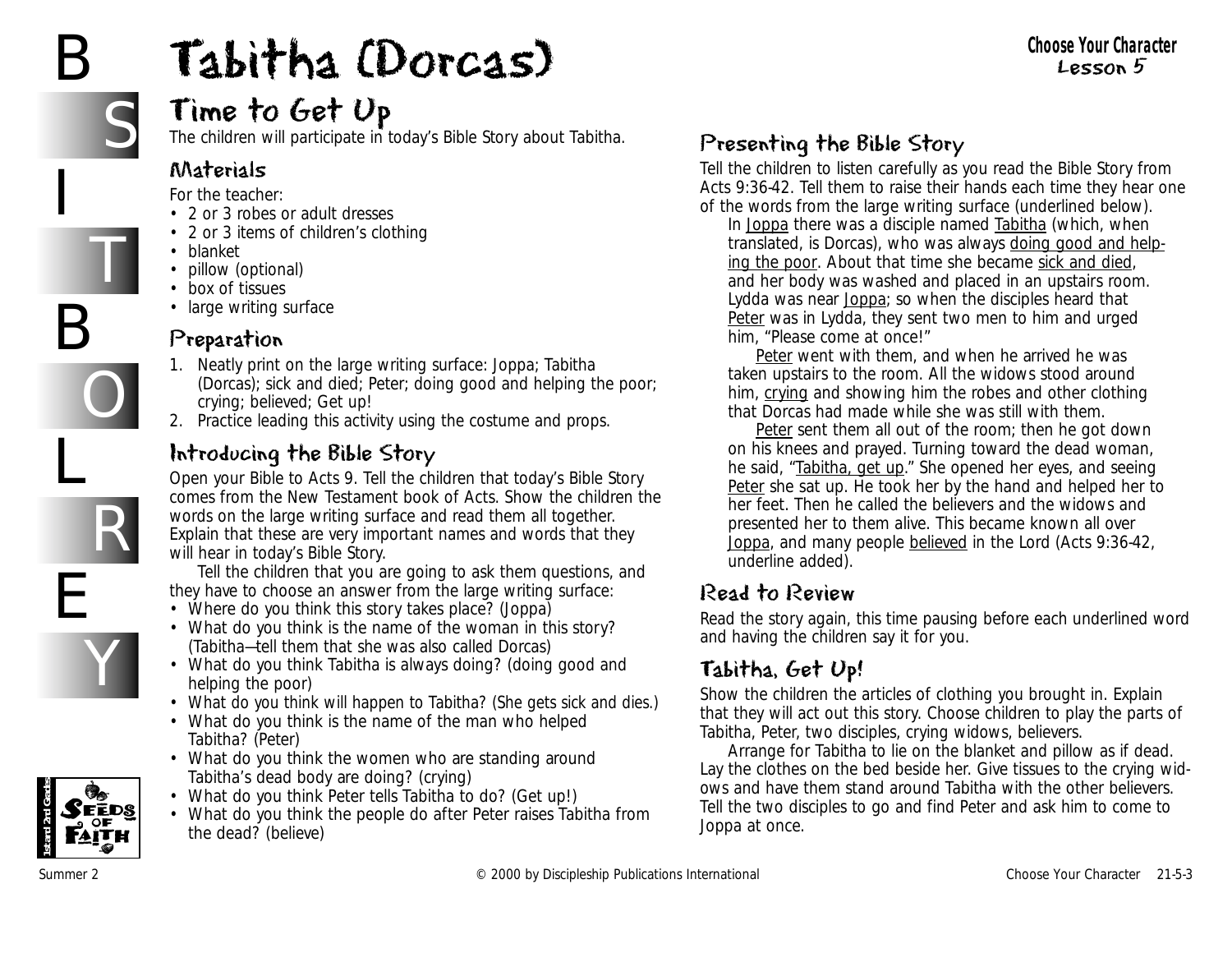Have Peter follow them back to Tabitha. Have the crying widows show Peter all the clothes that Tabitha had made for many people. Have Peter send the crying widows and the believers away. Then

have Peter get down on his knees and pray and say, "Tabitha, get up!"

Have Tabitha open her eyes and look at Peter. Have Peter take her hand and walk her to the place where the believers and crying widows are.

Have everyone thank God together.

### Share and Tell

Ask the children if they know someone like Tabitha who is always doing good and helping the poor. Encourage the children to think of someone that they can tell today's Bible Story to this week. Close with a prayer thanking God for Tabitha and her miracle.

### Teacher Tips

- For sanitary reasons, bring a clean cover for each child that uses the pillow.
- Help the children to understand that Dorcas is the name traditionally used to refer to Tabitha. Discourage any children who want to make fun of this name, asking how they would feel if someone made fun of their name.



**1st and 2nd Grades**

get up!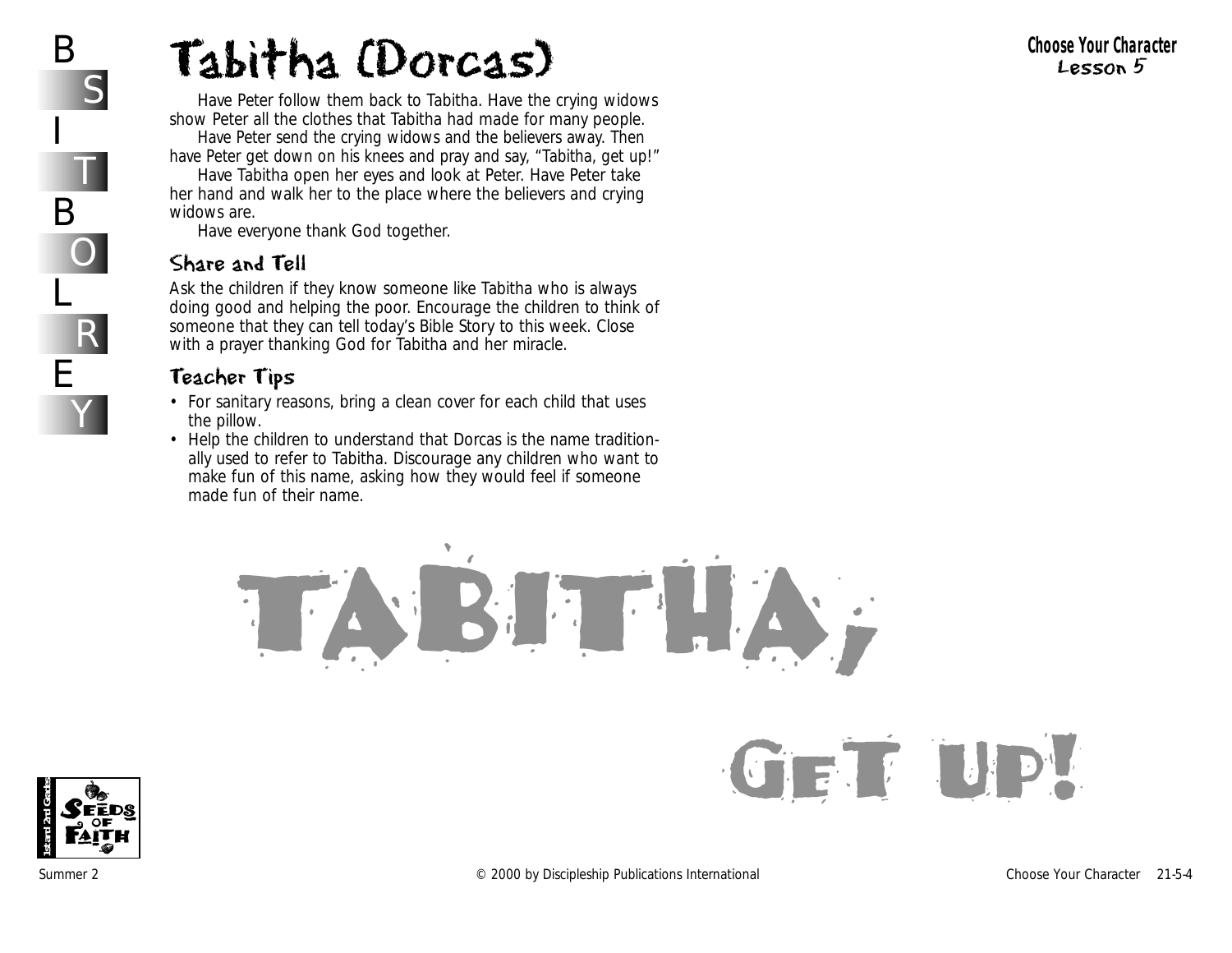

### Meet the Need

The children will make a craft to remind them of how Tabitha helped the poor.

### Materials

*For each child:*

- poor man figure from Preclass Activity
- poster board triangle from Preclass Activity
- 1 piece of colorful wrapping paper, 3" x 6"
- brass fastener
- *For the teacher:*
- poor man sample figure from Preclass Activity
- poster board triangle sample from Preclass Activity
- scissors
- single hole punch
- yarn, sequins, buttons *Reproducible Pages:*
- Page B, 1 copy for every 2 children

### Preparation

- 1. Cut out the outlines of the robes from the copies of Reproducible Page B. Each child will need only one robe.
- 2. Glue each outline to the back of the piece of wrapping paper. See Figure A. Closely cut out the robes.
- 3. Punch a hole through each robe where indicated. See Figure B.
- 4. Use the sample figure and triangle stand to prepare a completed craft sample to show the children.

### Instructions

1. Introduce the craft as follows: *This week in your Bible Story you are learning about a disciple named Tabitha who was always helping people and serving the poor. Tabitha served by making clothes for many people. One day, Tabitha had become very sick and she died. Her friends were so sad because they loved her so much and they missed her terribly. The apostle Peter learned that Tabitha was dead and he came to see. God did a miracle through Peter and raised Tabitha from the dead! In your activity, you will make a craft to remind you of how Tabitha served the poor.* Show the children your sample. Explain how Tabitha made

clothes and served the poor. Demonstrate how to put the robe on the poor man figure.

- 2. Distribute their poor man figures, the robes you prepared and the brass fasteners. Help the children attach the robes to their figures using the brass fastener, see Figure C.
- 3. Distribute the poster board triangles from the Preclass Activity and the glue sticks. Have the children glue the figures to the poster board triangles as stands. See Figure D.
- 4. Distribute yarn, sequins or buttons for the children to glue on and decorate their robes.

### Conclusion

Ask the children if they know someone who is always doing good and serving others. Encourage the children to think of ways that they can be like Tabitha. Close with a prayer thanking God for bringing Tabitha back from the dead.

### Teacher Tips

• Try other materials if desired, such as wallpaper samples, felt, fabric or textured paper.



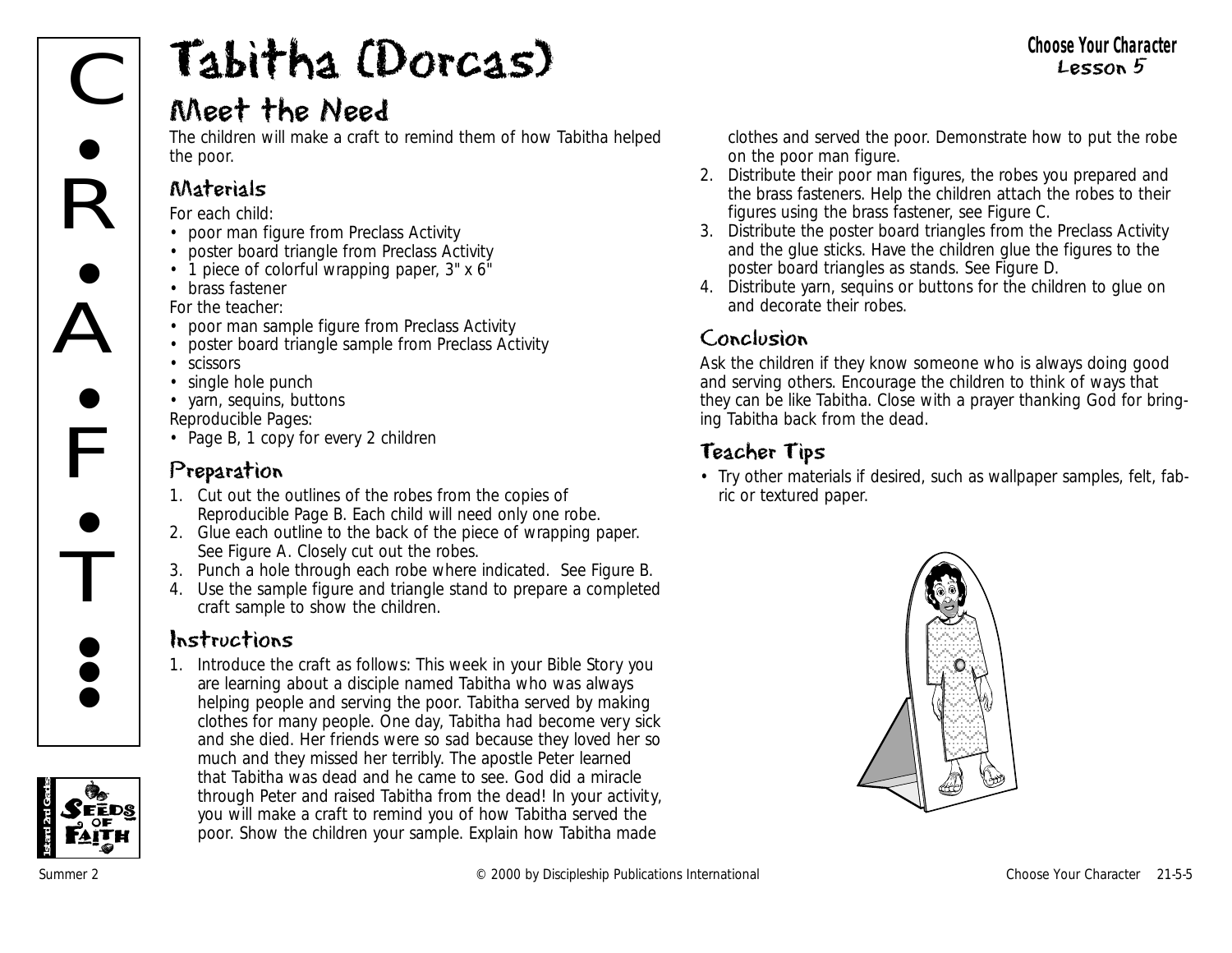### Tabitha (Dorcas) C Tabitha (Dorcas) Choose Your Character



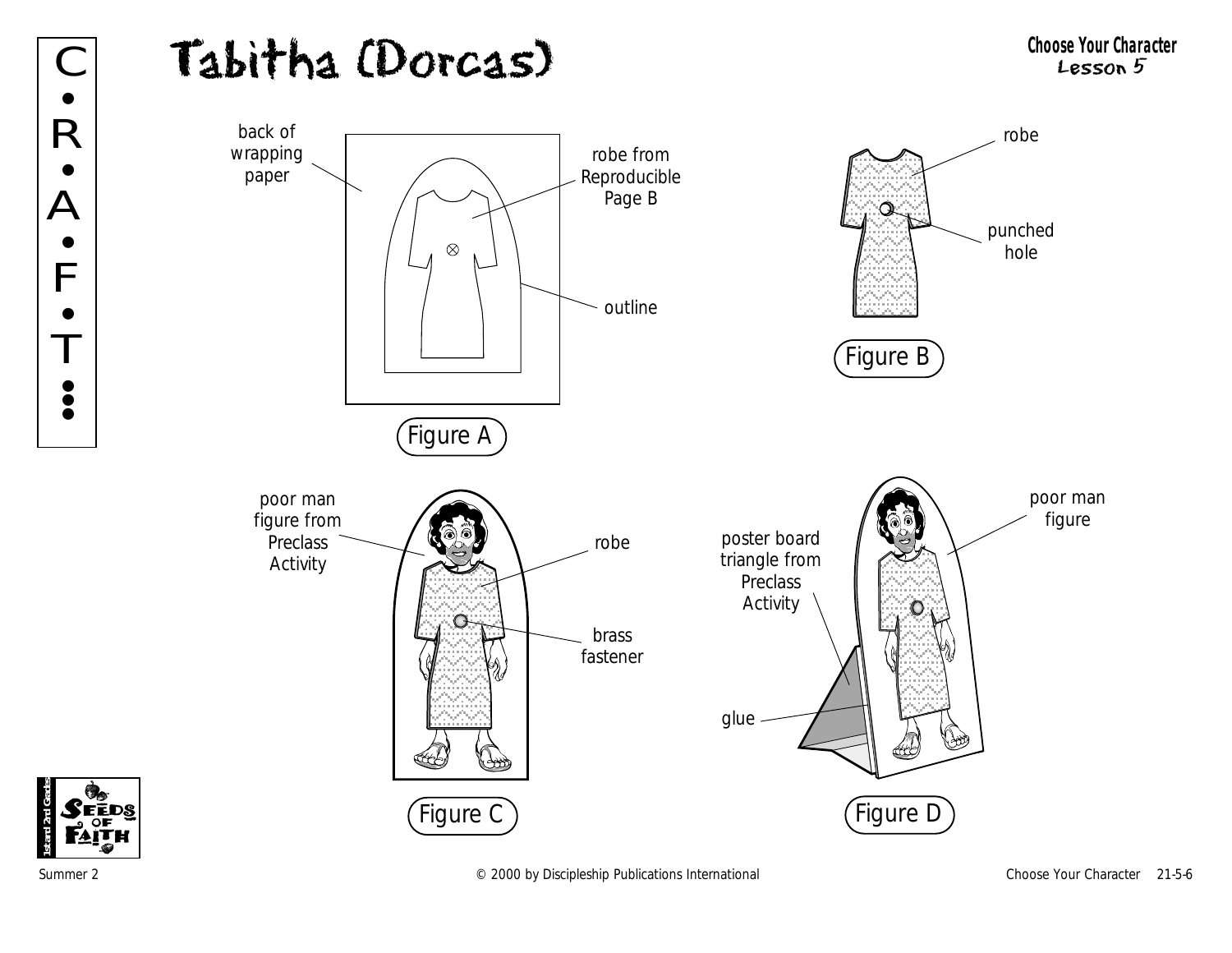

### How Do You Feel?

The children will memorize today's Scripture Memory Verse through this "emotional" activity.

### Scripture Memory Verse

There was a disciple named Tabitha who was always doing good and helping the poor. *Acts 9:36*

### Materials

*For the teacher:*

• box of tissue

### Preparation

Practice leading this activity.

### Instructions

- 1. Introduce today's activity: *In the Bible Story today, you are learning about a disciple named Tabitha, whose name in the Greek language was Dorcas. She was always doing good and helping the poor. Tabitha became very sick and she died. Many people cried because they loved and missed Tabitha so much. When Peter heard all that had happened, he came at once. After he saw all the people who loved her and all the many clothes she had made for others, he prayed and raised her from the dead. Your Scripture Memory Verse will help you to remember the kind of person that Tabitha was*.
- 2. Show the children the Scripture Memory Verse on the back of this Lesson Card. Say the verse to the children three times as they follow along silently. Ask them to say it together with you three more times. Have the girls say it together with you, then have the boys say it together with you.
- 3. Tell the children that you are going to say the Scripture Memory Verse in several different ways as they think about the different feelings from today's Bible Story. Ask the children what they think were some of the feelings of people in this story. (Answers may include: worried, sad, crying, hopeful, loving, excited, grateful.)
- 4. Lead the children in saying the Scripture Memory Verse while demonstrating the following emotions:
- *Worried—The people were probably worried when Tabitha became sick. Let's say the verse as if we feel worried.*
- *Sad—The people were very sad when Tabitha died. Let's say the verse as if we feel sad.*
- *Crying—The widows were crying after Tabitha had died. Let's say the verse as if we were crying.* (Pass out the tissues.)
- *Hopeful—When the disciples heard that Peter was coming, they probably felt hopeful that he could help Tabitha. Let's say the verse as if we are feeling hopeful.*
- *Loving—When the disciples showed Peter all the clothes that Tabitha had made, it made them remember how much they loved her. Let's say the verse as if we are feeling loving.*
- *Excited—The disciples were very happy after Tabitha was raised from the dead. Let's say the verse as if we are feeling excited.*
- *Grateful—The disciples must have felt very grateful to God for giving Tabitha back to them. Let's say the verse as if we are feeling grateful.*
- 5. Tell the children that they are going to take turns leading the group in saying the verse in any of the emotions you just reviewed. Choose a child to begin. Give him the Lesson Card and have him lead the group by building the verse one word at a time. For example: The child says "There" and the others repeat "There." The child says, "There was" and the others repeat, "There was," and so on until the verse is complete. The child who leads may choose the next child to lead the verse. Do this for as many children as time permits.

### Conclusion

Ask the children to give some examples of what it means to "do good and help others." Share from your own life. Close with a prayer asking God to help you see the needs of people so that you all can help others.

### Teacher Tips

• Do not force a child to lead the group. If necessary, have the children lead with a partner instead of alone.



#### **Choose Your Character** Lesson 5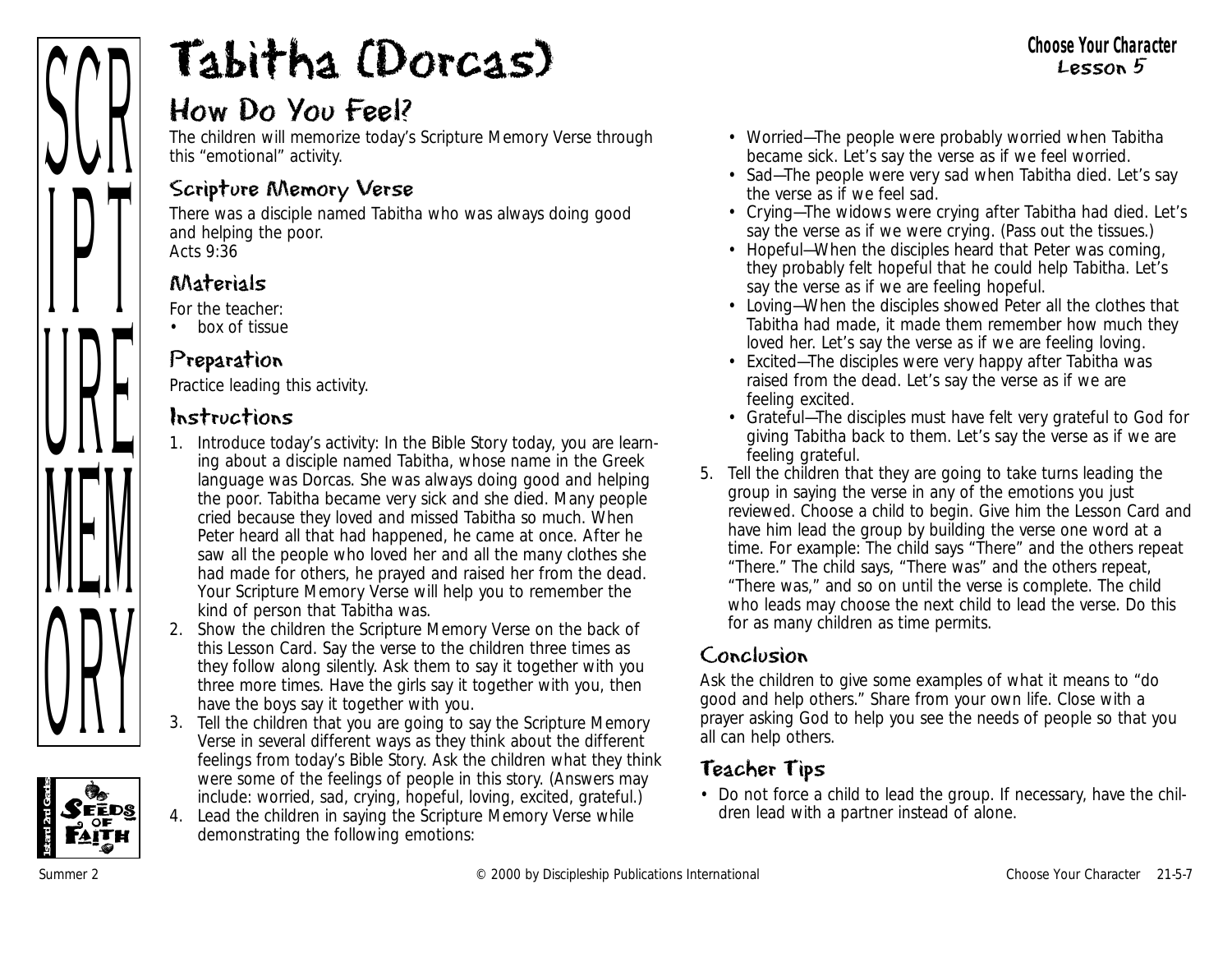

There was a disciple named Tabitha who was always doing good and helping the poor. Acts 9:36

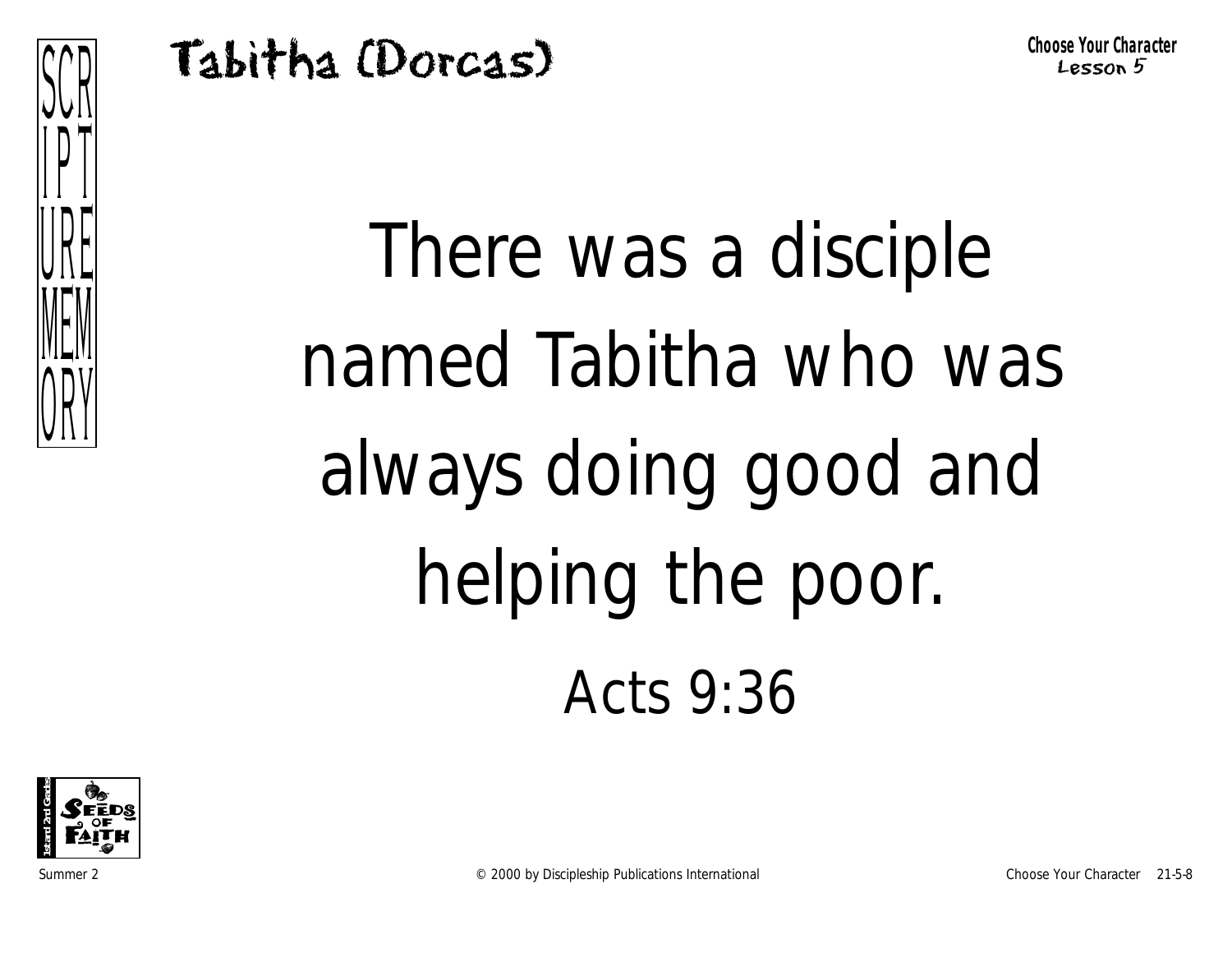## Lesson Objectives

- The children will tell the story of Tabitha.
- The children will tell how Tabitha helped others.
- The children will tell one way that they can serve and give to others.

### Lesson Text

Acts 9:36-42

### Scripture Memory Verse

There was a disciple named Tabitha who was always doing good and helping the poor.

*Acts 9:36*

## Tabitha (Dorcas)

### Lesson Plan

**Example 2**<br>  $\frac{1}{2}$ <br>  $\frac{1}{2}$ <br>  $\frac{1}{2}$ <br>  $\frac{1}{2}$ <br>  $\frac{1}{2}$ <br>  $\frac{1}{2}$ <br>  $\frac{1}{2}$ <br>  $\frac{1}{2}$ <br>  $\frac{1}{2}$ <br>  $\frac{1}{2}$ <br>  $\frac{1}{2}$ <br>  $\frac{1}{2}$ <br>  $\frac{1}{2}$ <br>  $\frac{1}{2}$ <br>  $\frac{1}{2}$ <br>  $\frac{1}{2}$ <br>  $\frac{1}{2}$ <br>  $\frac{1}{2}$ <br>  $\frac{1}{2}$ <br> Greeting and Registration Preclass Activity: Tabitha's Table Welcome and Singing Centers: Life Application: What Would Tabitha Do? Game: Remember Tabitha Bible Skills: Half-time NOTE: Allow time for a snack.

# **1st and 2nd Grades**

### Tabitha's Table

The children will review this week's Bible Story as they think about ways that Tabitha served others.

### pre class  $\overline{\mathbf{A}}$ A)<br>C **S**<br>T I<br>I **V I J**<br>T **Ty**

### Materials

*For each child:*

• pencil

*Reproducible Pages:*

• Page C, 1 copy for each child

### Preparation

Complete the activity on your copy of Reproducible Page C.

### Instructions

- 1. Greet the children as they arrive. Remind the children that they are learning about Tabitha, a disciple who was always doing good and serving others. Explain that in their activity today they will think of ways that Tabitha might have helped or served others.
- 2. Distribute the copies of Reproducible Page C and pencils. Help the children find a partner or small group to work with. Tell the children to look at all the items on "Tabitha's Table" and then make a list of ten ways that they imagine Tabitha helped or served others.
- 3. Circulate among the children to offer help and encouragement. Make sure they write their names on their pages.
- 4. Collect their pages and give them to the Life Application teacher.

### Teacher Tips

- For the children who finish early, have them write additional ideas on the backs of their pages.
- For a more competitive activity, divide the children into two teams to see who can come up with the most ideas. Display their lists during the class.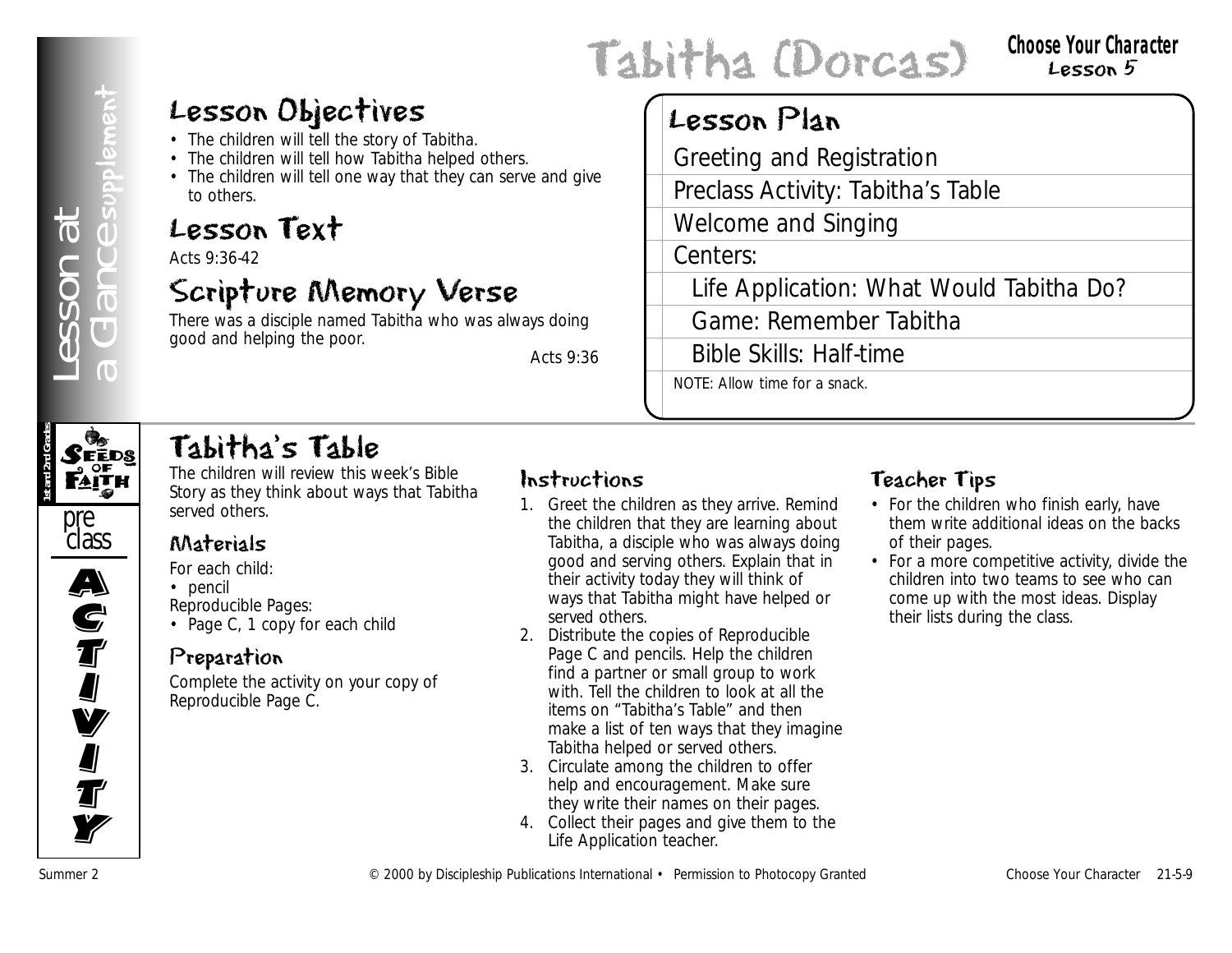LIFE

Ä

**P** 

P

Ļ

I

 $\frac{1}{2}$ 

 $\widecheck{\mathrm{A}}$ 

T

I

 $\dot{Q}$ 

 $\overline{\textsf{N}}$ 

## supplement **Cabitha (Dorcas)** choose Your Character

Lesson 5

### What Would Tabitha Do?

The children will review this week's Bible Story as they think of ways they can help and serve others.

### Materials

*For each child:*

- Tabitha's Table from Preclass Activity
- 1 plastic or metal thimble

*For the teacher:*

NOTE: For this activity, please provide as many of the following items as possible:

- table
- tablecloth
- picnic basket
- flowers
- sewing tools and/or sewing basket
- fabric and/or fabric patterns
- note paper
- Bible

### Preparation

- 1. Make arrangements to set your table and display the items listed. If possible, have chairs available for the children to sit around the table.
- 2. Read Acts 9:36-43 to review this week's Bible Story.
- 3. Practice leading this activity with enthusiasm.

### Reviewing the Bible Story

Open your Bible to Acts 9. Before bringing the children around the table you prepared, review this week's Bible Story. Read the following passage to the children and then read it again, pausing before each underlined word. Have the children fill in the blanks.

*In Joppa there was a disciple named Tabitha (which, when translated, is Dorcas), who was always doing good and helping the poor. About that time she became sick and died, and her body was washed and placed in an upstairs room. Lydda was near Joppa; so when the disciples heard that Peter was in Lydda, they sent two men to him and urged him, "Please come at once!"* 

*Peter went with them, and when he arrived he was taken upstairs to the room. All the widows stood around him, crying and showing him the robes and other clothing that Dorcas had made while she was still with them.* 

*Peter sent them all out of the room; then he got down on his knees and prayed. Turning toward the dead woman, he said, "Tabitha, get up." She opened her eyes, and seeing Peter she sat up. He took her by the hand and helped her to her feet. Then he called the believers and the widows and presented her to them alive. This became known all over Joppa, and many people believed in the Lord (Acts 9:36-42).*

### Life Application

Bring the children around the table that you prepared and distribute their worksheets from their Preclass Activity. *Earlier in class, you thought about ways that Tabitha served others. Now you will think of ways that you can serve and help others.* Invite the children to each select one item and say one way they could serve or help someone this week. Encourage all the children to help each other think of ideas.

#### Conclusion

When the children are finished, present them with "thimbles" and encourage them that if they follow through with their ideas, they will be just like Tabitha. Close with a prayer for the children to have a great experience this week helping and serving others.

### Teacher Tips

- Plastic thimbles, available in most craft stores and fabric stores, are less expensive than metal thimbles.
- If your budget permits, allow the children to keep the thimbles as reminders of today's lesson.

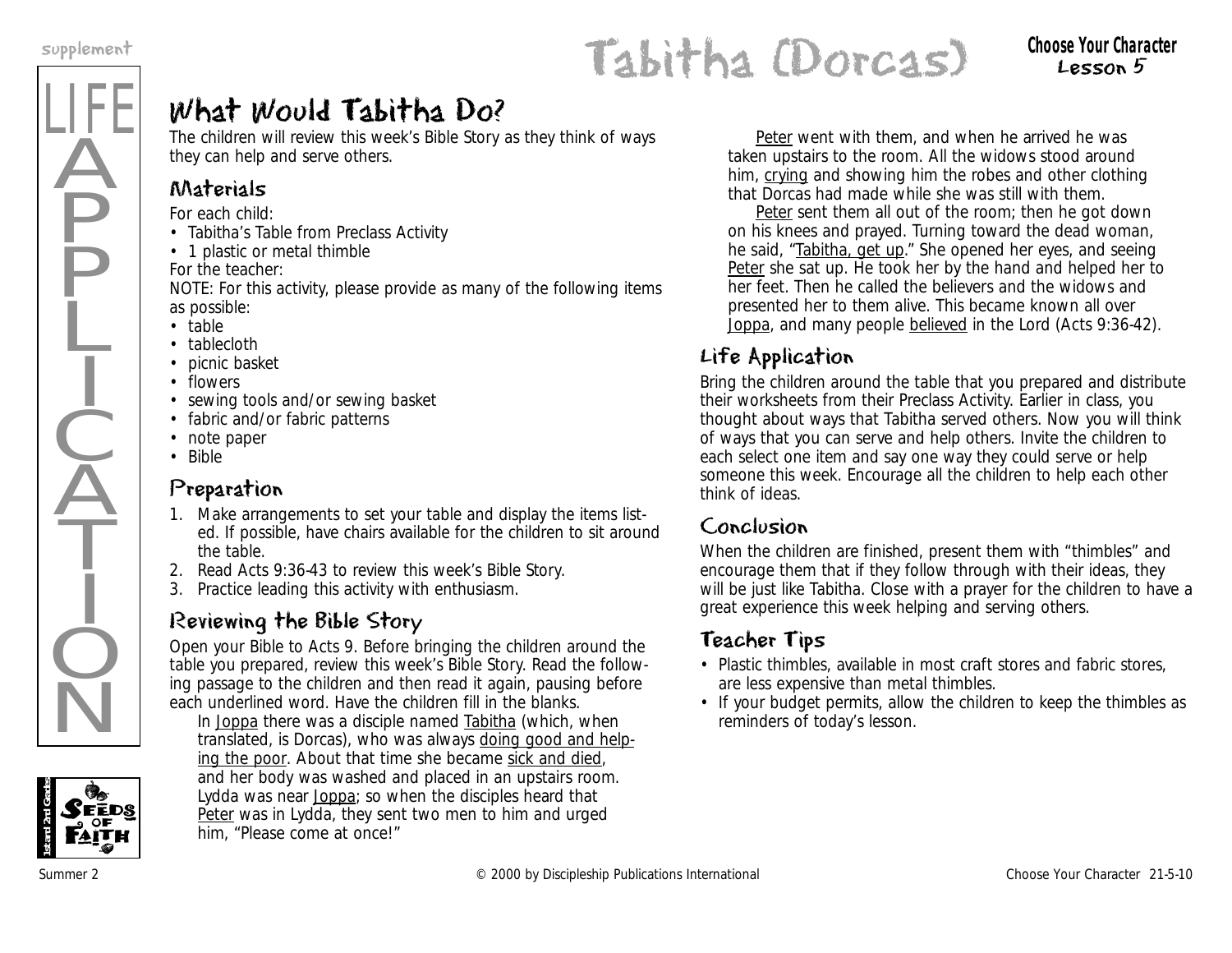

## supplement that (Dorcas) thessen 5

Lesson 5

### Remember Tabitha

The children will review key ideas from this week's Bible Story as they play this memory game.

### Materials

*For the teacher:*

- large serving tray and the following items: picnic basket plastic cup needle and thread scissors pair of socks note card pen silk flowers coins bandages
- Bible
- towel
- watch or timer with a second hand
- paper and pencil

### Preparation

- 1. Place all of the tray items listed above onto the tray.
- 2. Make a list of each item on the tray and then cover the tray and its contents with the towel.
- 3. Practice leading this activity.

### Instructions

1. Introduce today's activity: *In your Bible Story this week, you learned about a disciple named Tabitha, whose name in the Greek language is Dorcas. She was always doing good and helping the poor. Tabitha became very sick and she died. Many people cried because they loved and missed Tabitha so much. When Peter heard all that had happened, he came at once. After he saw all the people who loved her and all the many clothes she had made for people, he prayed and raised her from the dead. In your game today, you will try and remember as many things about Tabitha as you can.* 

- 2. Divide the children into two teams, being careful to mix the children who did not hear this week's Bible Story with those who did. Show them the covered tray you prepared. Explain that on the tray are items that will remind them of ways that Tabitha served and helped people. Tell the children that the object of the game is to try and be the team to remember the most number of items on the tray.
- 3. On your word, remove the towel and begin timing. Tell the children that they have one minute to study the tray and then you will cover it again. After one minute, cover the tray.
- 4. Give each team paper and pencils to write their lists of what they remember. When both teams are finished, go over their lists to check them. Make sure that the items they wrote were actually on the tray.
- 5. For the second round, remove one item without the children seeing you. Tell the children that they have ten seconds to try and guess what item you removed.
- 6. Do this again, removing two items from the tray without the children seeing you. Give the children twenty seconds to guess which items you removed. Continue until all the items have been removed from the tray, increasing their guessing time by ten seconds with each round.

### Conclusion

Ask the children how they think Tabitha must have felt after Peter brought her back from the dead. Close with a prayer thanking God for Tabitha's example of service to others.

### Teacher Tips

• Feel free to add or substitute items with others that relate to this week's story.

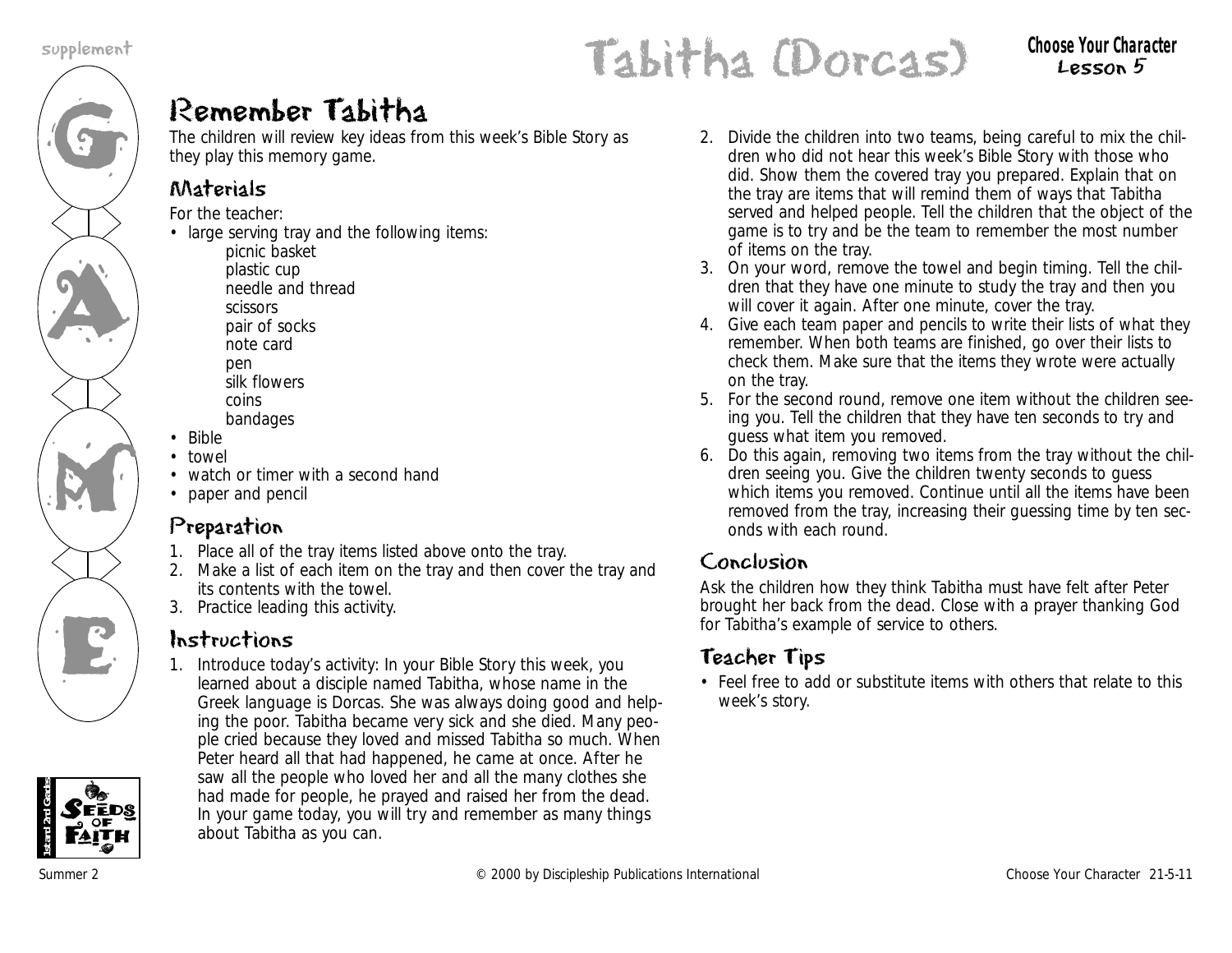





















Summer 2 Choose Your Character 21-5-12

supplement that (Dorcas) the conservation of the Choose Your Character Lesson 5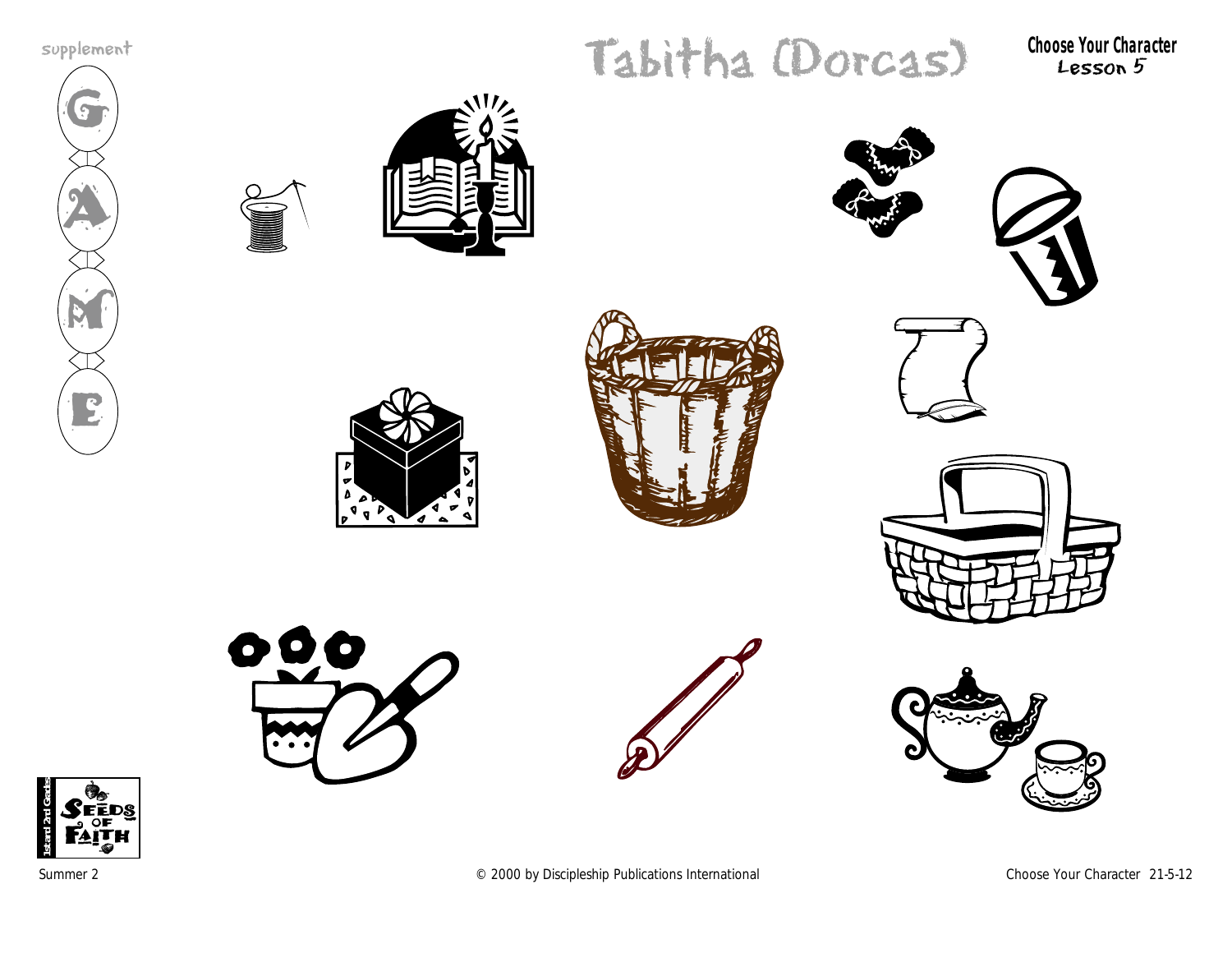B

S

 $K$ 

I

L

 $\overline{L}$ 

S

I

B

L

E

## supplement **Cabitha (Dorcas)** choose your unaracter

### Half-time

The children will play a game to review some of their Scripture Memory Verses.

### Materials

*For the teacher:*

• scissors

*Reproducible Pages:*

- Page D, 2 copies for the teacher
- Page E, 1 copy for the teacher

### Preparation

- 1. Cut out each of the divided verses from your copy of Reproducible Page E. You should have ten pieces of paper. Separate the first halves from the second halves.
- 2. Practice leading this activity.

### Instructions

- 1. Introduce today's activity: *In your Bible Story this week, you learned about a disciple named Tabitha, whose name in the Greek language is Dorcas. She was always doing good and helping the poor. Throughout this lesson, you have been thinking of different ways to do good and help others just like Tabitha did. One way that you can always help someone is to encourage them with a verse from the Bible. In our activity today, we will have fun reviewing some of the verses we have been learning.*
- 2. Show the children the back of this Lesson Card and read each of the verses out loud. Explain that these are five of the Scripture Memory Verses that they have learned this year. Tell them that the verses are divided and they are going to work together to put them back together.
- 3. Divide the children into two groups, being careful to balance confident readers with younger ones. Give each team a copy of Reproducible Page D.
- 4. Show the children the two sets of verses that you prepared. Explain that one group will get the first half of the verses and the other team will get the second half. Take the first halves and mix them up and then give them to the first group. Do the same with the second halves and give them to the second group.
- 5. Have the children each take one of the verse "halves." Choose the first group to pick one child to stand and say his first half. Tell the other group to try and find the matching half as quickly as possible. Once they have found the matching half, have all the children say the verse together.
- 6. Continue until all the children in the first group have had a chance to read their first halves and match them with the other group.
- 7. Have the first group give their halves to the second group and vice versa. Repeat the activity with the groups playing with different halves.

### Conclusion

Ask the children why they think sharing a verse can help someone. Share from your own life. Ask them if they can think of someone who would be encouraged to hear one of these verses this week. Encourage them to help someone this week by sharing a scripture. Close with a prayer for the children to help someone else this week.

### Teacher Tips

- For a more challenging version, keep track and compare the times of each group while they find the matches.
- Adapt and modify this activity to best suit the needs of the children in your group.

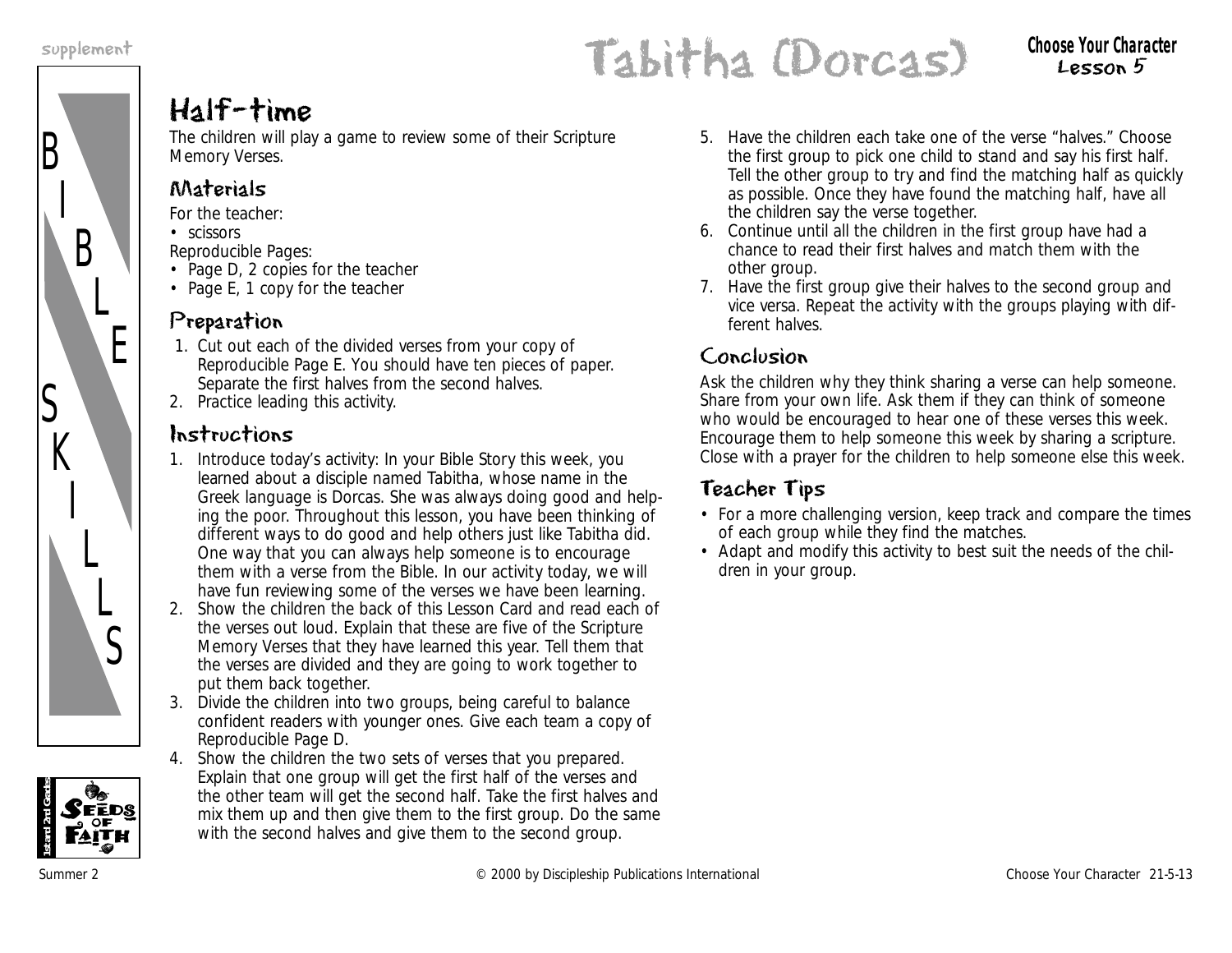

supplement that (Dorcas) thessen 5

Lesson 5

### All scripture is God-breathed.

2 Timothy 3:16

❃

*Everyone who hears these words of mine and puts them into practice is like a wise man. Matthew 7:24*

❃

All men will know that you are my disciples, if you love one another.

John 13:35



### **Therefore go and make disciples of all nations. Matthew 28:19**



If your tonque tells lies, you will get into trouble. Proverbs 17:20 (NIRV)

**SK** 

Summer 2 Choose Your Character 21-5-14 Choose Your Character 21-5-14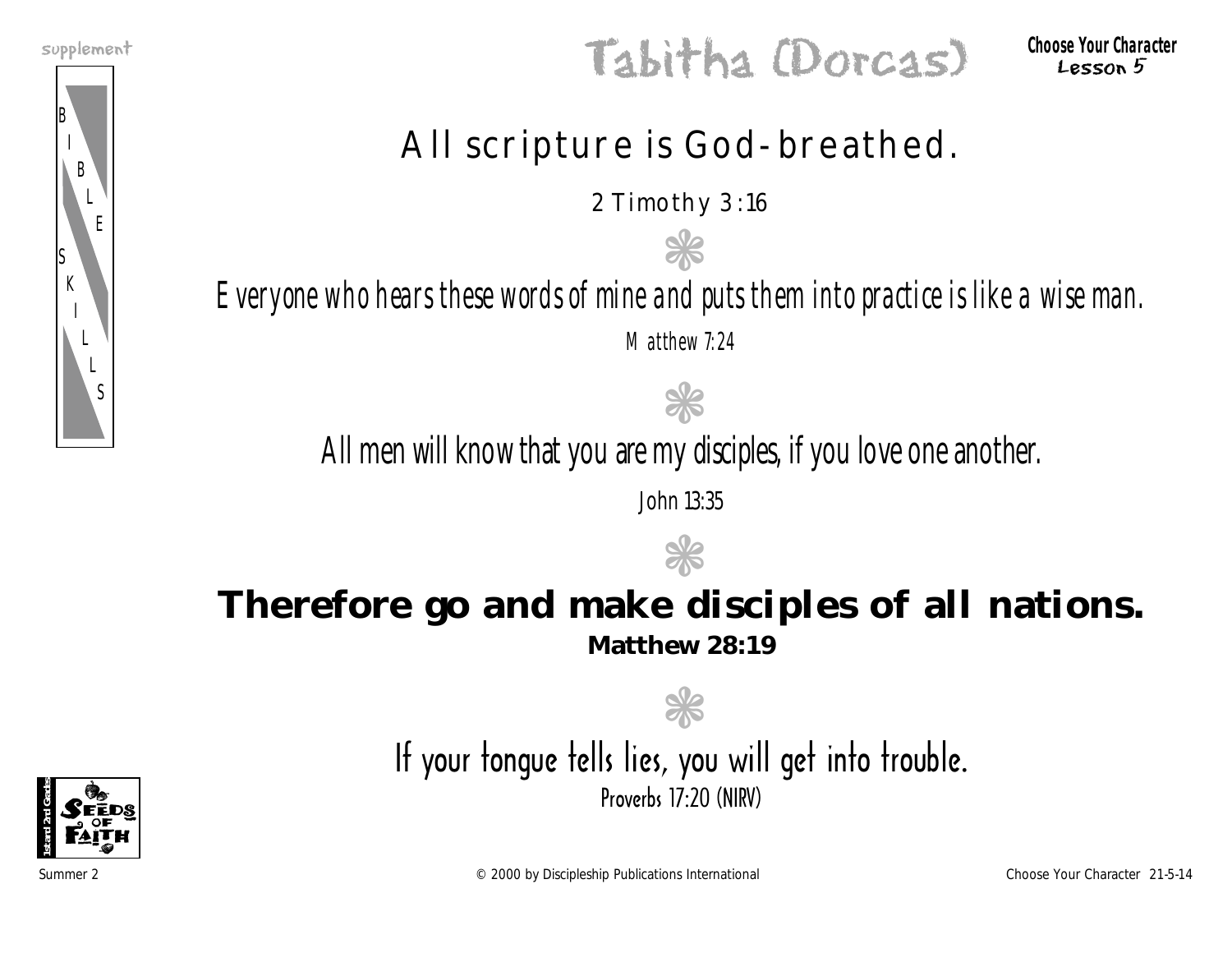

Summer 2 Choose Your Character 21-5-15

**1st and 2nd Grades**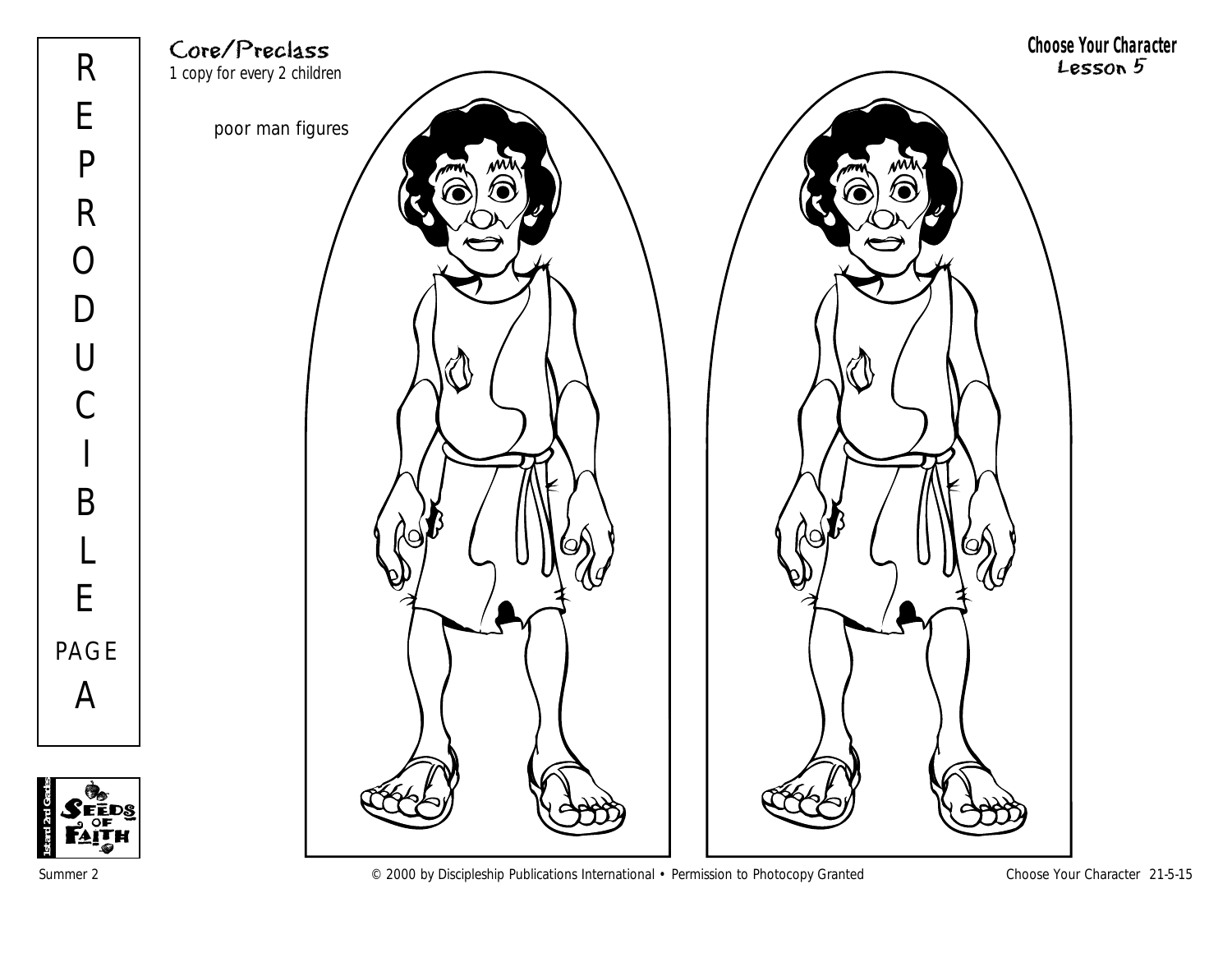Core/Craft 1 copy for every 2 children **Choose Your Character** Lesson 5





Summer 2 Choose Your Character 21-5-16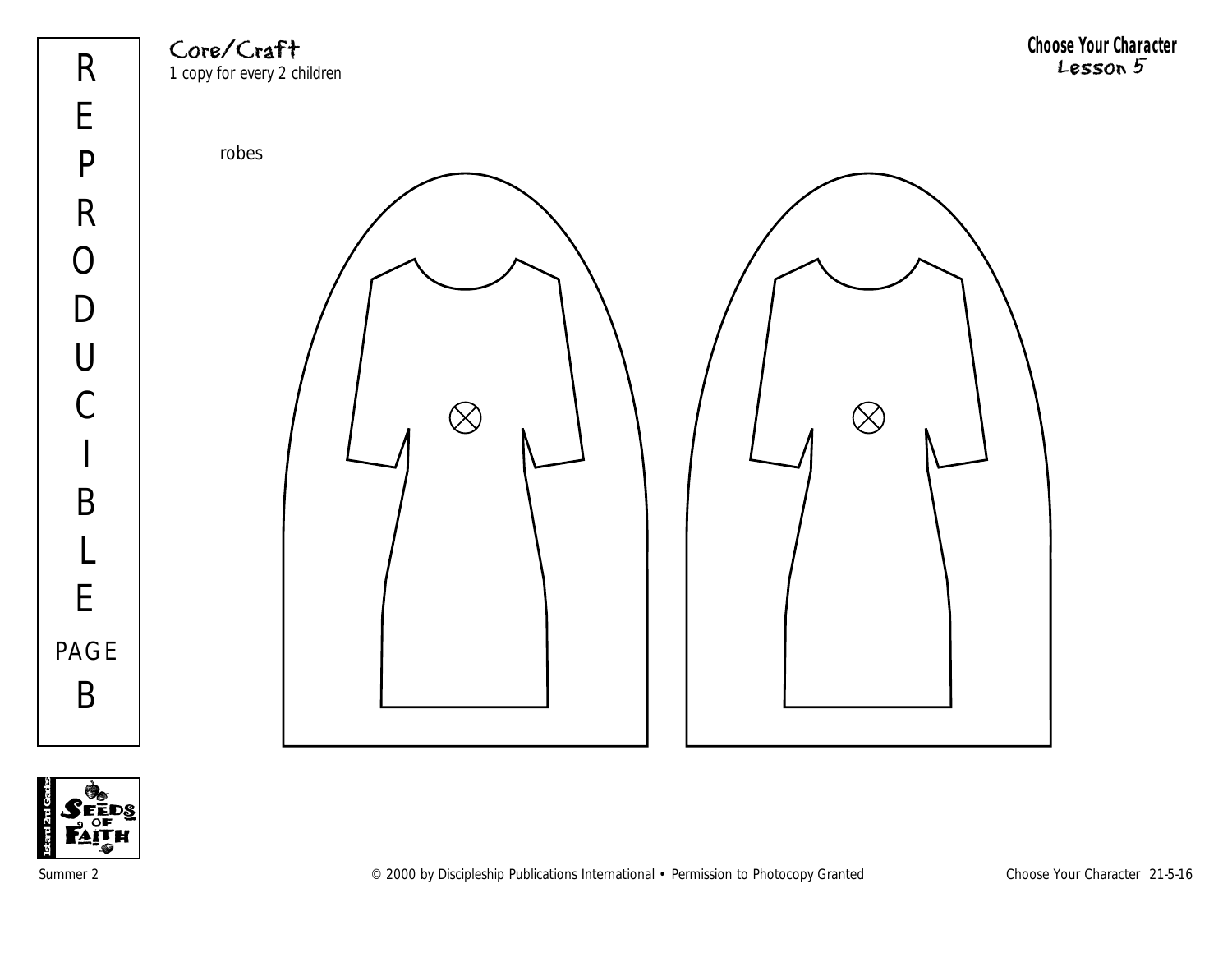

**1st and 2nd Grades**

Summer 2 © 2000 by Discipleship Publications International • Permission to Photocopy Granted Choose Your Character 21-5-17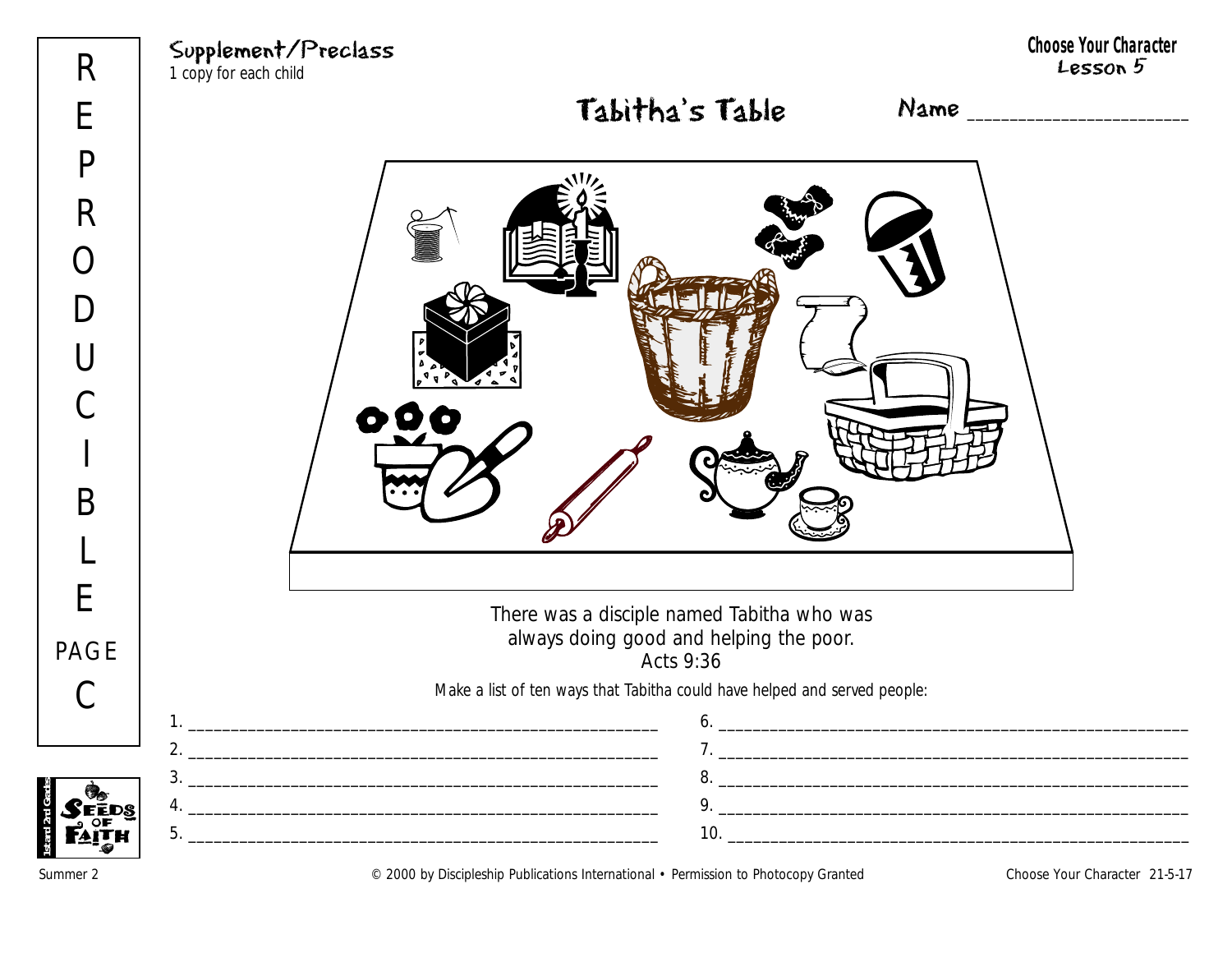### All scripture is God-breathed.

2 Timothy 3:16

❃

*Everyone who hears these words of mine and puts them into practice is like a wise man. Matthew 7:24*

All men will know that you are my disciples, if you love one another.

**NE** 

John 13:35

 $\mathbb{Q}$ 

### **Therefore go and make disciples of all nations. Matthew 28:19**

If your tongue tells lies, you will get into trouble.

❃

Proverbs 17.20 (NIRV)

**1st and 2nd Grades**

Summer 2 © 2000 by Discipleship Publications International • Permission to Photocopy Granted Choose Your Character 21-5-18